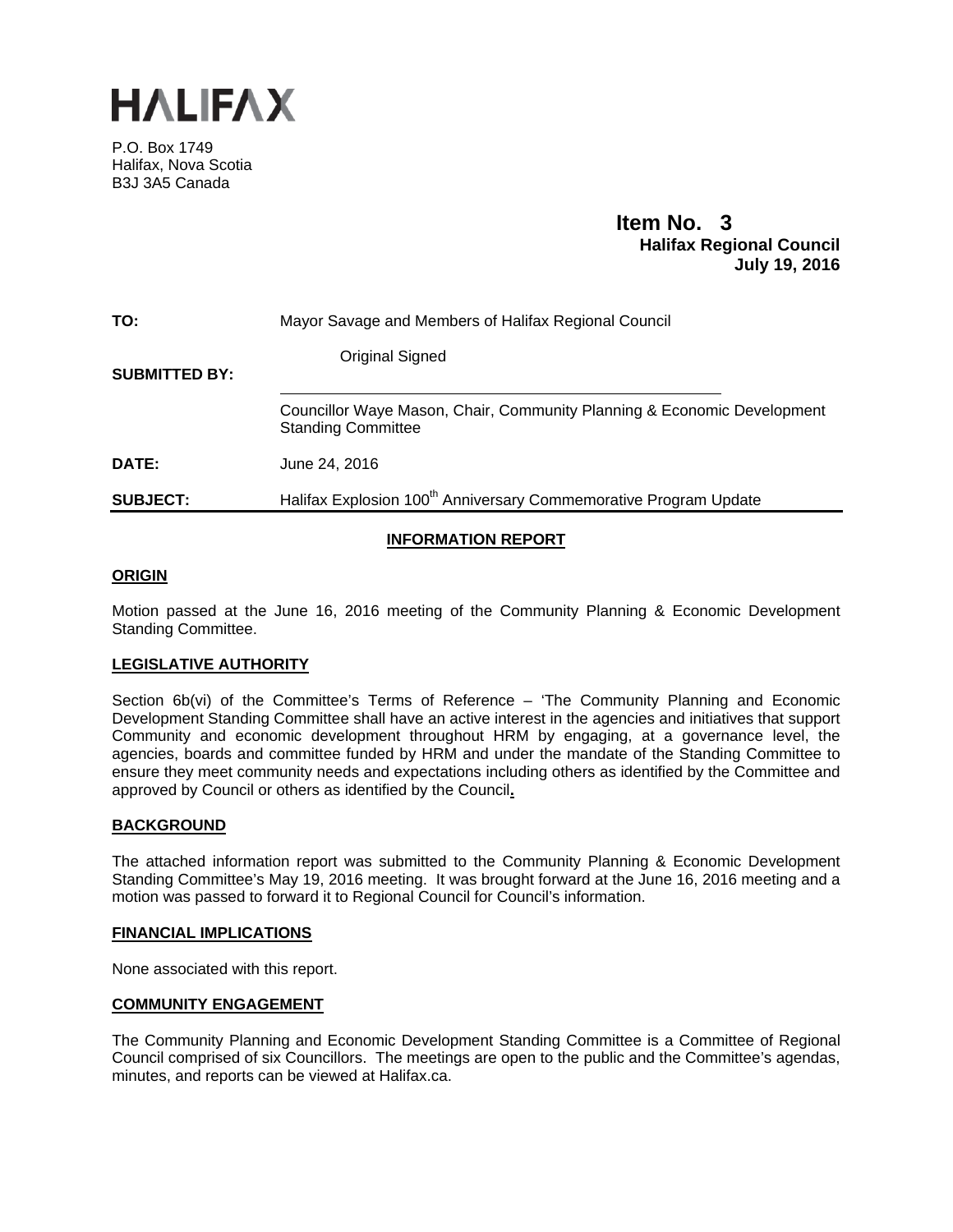# **ATTACHMENTS**

Attachment 1: Staff information report dated April 25, 2016

A copy of this report can be obtained online at http://www.halifax.ca/council/agendasc/cagenda.php then choose the appropriate meeting date, or by contacting the Office of the Municipal Clerk at 902.490.4210, or Fax 902.490.4208.

Report Prepared by: Sheilagh Edmonds, Legislative Assistant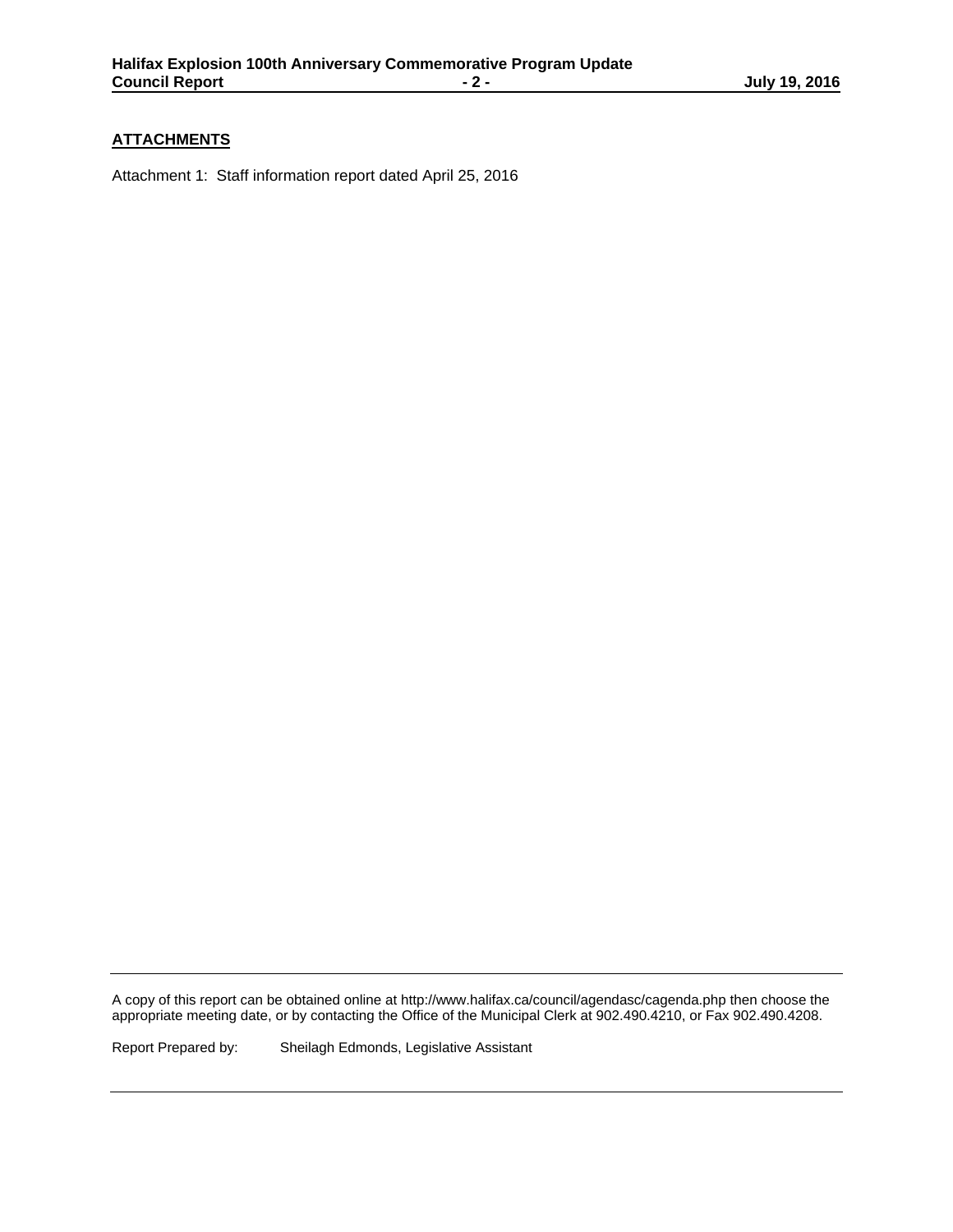

P.O. Box 1749 Halifax, Nova Scotia B3J 3A5 Canada

# **Attachment 1 Community Planning & Economic Development Standing Committee May 19, 2016**

| TO:                  | Chair and Members of Community Planning & Economic Development<br><b>Standing Committee</b> |
|----------------------|---------------------------------------------------------------------------------------------|
| <b>SUBMITTED BY:</b> | Original Signed by:                                                                         |
|                      | Brad Anguish, Director of Parks & Recreation                                                |
| DATE:                | April 25, 2016                                                                              |
| <b>SUBJECT:</b>      | Halifax Explosion 100 <sup>th</sup> Anniversary Commemorative Program Update                |
|                      |                                                                                             |

# **INFORMATION REPORT**

# **ORIGIN**

• June 10, 2014, Halifax Regional Council Motion:

**MOVED** by Councillor Watts, seconded by Councillor Craig that Halifax Regional Council: Adopt Administrative Order 2014-005-GOV providing the Terms of Reference for the Halifax Explosion 100th Anniversary Advisory Committee as outlined in Attachment 1 of the April 10, 2014 staff report. **MOTION PUT AND PASSED UNANIMOUSLY.**

• Section 12 of Administrative Order 2014-005-GOV Respecting the Special Advisory Committee on the 100<sup>th</sup> Anniversary of the Halifax Explosion which requires the submission of a written report to the Community Planning & Economic Development Standing Committee on the status of the Municipal Commemorative Program at least twice annually.

#### **LEGISLATIVE AUTHORITY**

*Halifax Regional Municipality Charter, Section 79* (1), The Council may expend money required by the Municipality for; (k) recreational programs; (x) lands and buildings required for a municipal purpose; (ai) public grounds, squares, halls, museums, parks, tourist information centres and community centres.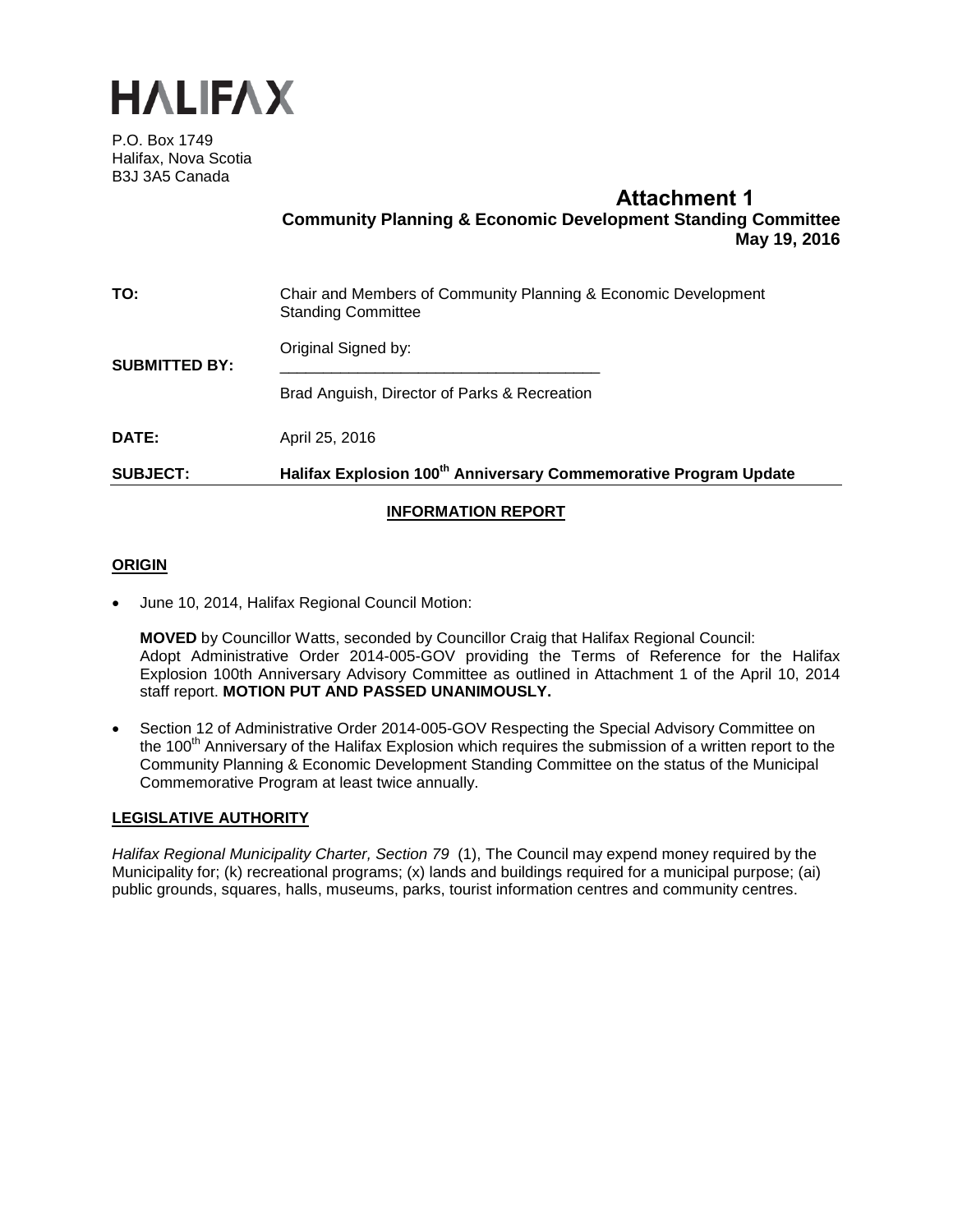#### **BACKGROUND**

In 2013, Regional Council approved a plan to commemorate the 100th anniversary of the Halifax Explosion through three specific projects:

- 1. An enhanced civic commemoration event on Dec. 6, 2017;
- 2. A legacy capital project; and
- 3. A grants program to support non-profit organizations and charities in their commemoration of the anniversary.

Regional Council also appointed a citizen-led Halifax Explosion 100<sup>th</sup> Anniversary Special Advisory Committee (HEAAC) to advise staff on the development and implementation of the commemorative program. The Committee has met 17 times since August 27, 2014. An information report was presented to the Community Planning & Economic Development Standing Committee (CPED) on November 19, 2015 outlining the first update on the Committee's activities and the status of the Municipal Commemorative Program to that point. This information report provides a further update as per Administrative Order 2014-005-GOV Respecting the Special Advisory Committee on the 100<sup>th</sup> Anniversary of the Halifax Explosion.

#### **DISCUSSION**

The following information outlines the current status of the three specific projects from 2014 to present:

#### **1. Civic Commemorative Event**

During the HEAAC deliberations, the Committee indicated that to properly commemorate the 100th anniversary of the Halifax Explosion, support should be provided for a series of events leading up to the civic commemorative event on December 6, 2017. As such, they requested that Project 1 be divided into two sub-components:

- a. The December 6, 2017, Expanded Commemorative Ceremony; and
- b. The 100<sup>th</sup> Anniversary Commemorative Program.

#### Expanded Commemorative Ceremony

Regional Council has directed the delivery of an 'Expanded Commemorative Ceremony' based on the ongoing annual commemoration ceremony at Fort Needham Bell Tower on December 6<sup>th</sup>. The November 2015 status update presented to CPED identified a series of prospective added elements that would enhance the ceremonial program at the Fort Needham site. While the development of the additional elements is ongoing, staff presented a framework approach to HEAAC at the December 2015 meeting.

#### The 100th Anniversary Commemorative Cultural Program

As noted in the November 2015 report to CPED, HEAAC has indicated an interest in an approach incorporating a series of events and proposed that the project be divided into sub-components in order to achieve higher-order and/or integrative program elements. However, the proposed approach is outside of the scope of any of the 3 previously-defined anniversary program categories approved by Regional Council. These elements have come to the attention of the HEAAC either through correspondence received from interested members of the community, or through the Committee's own efforts in relation to best-practice research, workshops and consultation. The proposed program elements are characterized as falling within two general thematic groupings:

- 1. Signature Commissions of a scope and scale not achievable under the conditions of the Halifax Explosion 100<sup>th</sup> Anniversary Grant Program, and which represent a specific intention of the Municipality (e.g. the commissioning of a signature artwork or event component).
- 2. A Consolidating, Interpretive and Presentation Framework which would centralize and provide ease-of-access to information related to the Explosion and its history, as well as community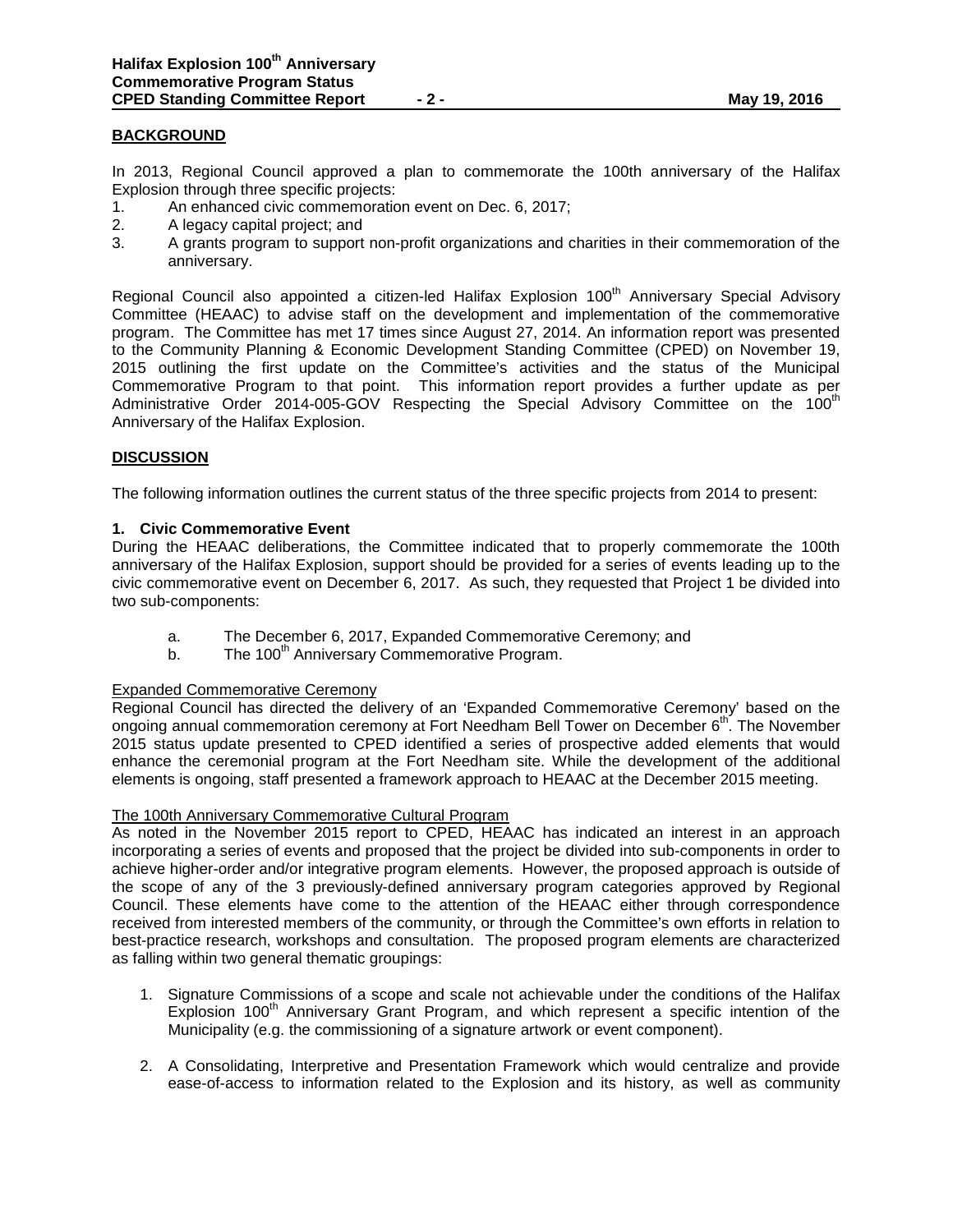events and commemorations taking place around the  $100<sup>th</sup>$  Anniversary Event, including those funded through the Halifax Explosion  $100<sup>th</sup>$  Anniversary Grant program.

Both are seen by the Committee as program components that would be specifically undertaken by the Municipality, along with potential partnerships with other levels of governmental and institutions.

In considering how to address these perceived gaps, staff has been strategically reviewing the frameworks of the existing Anniversary Program elements. Upon consideration of the resources and budget required to develop an additional new program, it has been determined that there is adequate scale within the existing programs to achieve the desired outcomes. As well, there are two potential opportunities being explored that would achieve similar outcomes:

- With respect to 'Signature Commissions', the Expanded Commemorative Event may create possible avenues for signature commissions. In that case, HRM would issue a targeted procurement for a municipal commission (e.g. commissioning of a signature artwork or event component).
- With respect to a presentation framework, there are two elements that would achieve that outcome. The Municipality has supported a community application from the Narratives in Space and Time Society (NIS&T) to the Canadian Heritage: Community Anniversary Fund. This non-profit organization has led Explosion-themed community walks throughout Halifax and Dartmouth, with the aim of engaging the legacy of the Halifax Explosion within the physical space of the present day. The group's application to Canadian Heritage includes the development of an interactive App with dynamic Explosion-related content, as well as a series of arts and cultural presentations to engage the public and disseminate their research through a variety of creative approaches.
- As well, staff is engaged in discussions within the Provincial Government to develop a shared webpresence with a comprehensive calendar of events and with extensive linkages to institutional resources and community-based presenters.

Since the last update to CPED staff has completed the following tasks:

- Presented plans for December 6, 2017 100<sup>th</sup> Anniversary Enhanced Event to HEAAC;
- Supported Community-based application (Narratives in Space and Time Society) to the Department of Canadian Heritage Community Anniversary Fund;
- At the request of the HEAAC, undertook correspondence with Parliamentary Poet Laureate, George Elliot Clarke, regarding his interest in producing a work related to the  $100<sup>th</sup>$  Anniversary of the Explosion;
- Developed and submitted the application to Canadian Heritage, Building Communities Through Arts and Heritage - Legacy Fund, including requested support for a launch event to coincide with the December  $6<sup>th</sup>$ , 2017 Anniversary; and
- Coordinated with Communications Nova Scotia and other Provincial Government stakeholders on the development of a collaborative web-presence to include curated links to Explosion information and resources as well as an updated calendar of events related to the  $100<sup>th</sup>$  Anniversary.

#### *Next Steps:*

- Formalize a draft Enhanced Anniversary Program with defined elements for the HEAA;
- Refine Enhanced Anniversary Program based on Committee feedback;
- Determine budget for Enhanced Anniversary Program and identify funding sources;
- Return to CPED with a report containing recommendations with proposed scope, budget and process for direction to Regional Council, now expected in late Fall 2016; and
- Liaise with Corporate Communications to coordinate protocol and invitations with the Mayor's Office.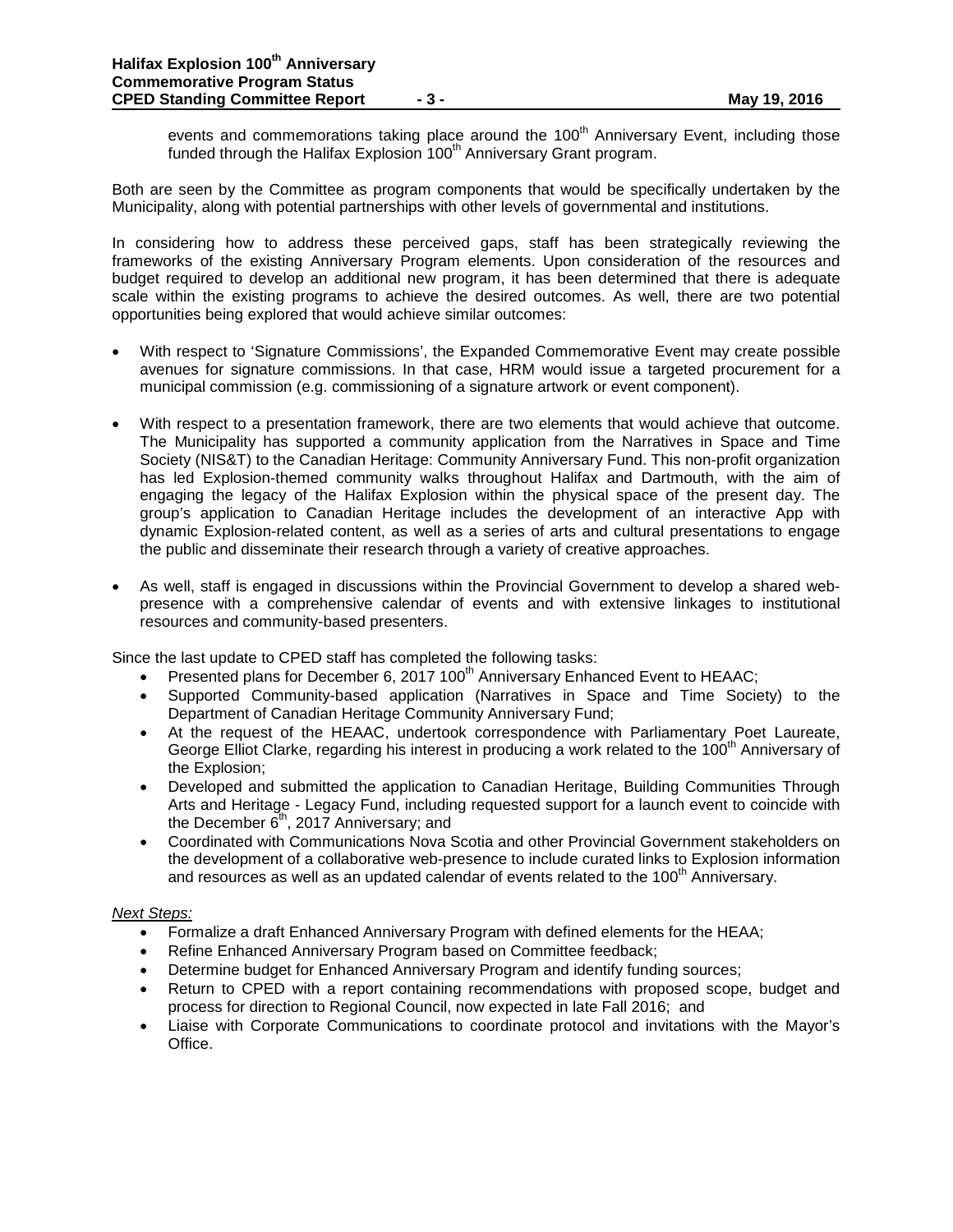# **2. Legacy Capital Project**

The Fort Needham Park project will be advanced in phases, but will serve as the physical memorial to the victims and the legacy of impact of the Explosion. Central to the design of the space will be physical/geographical ties to the Explosion, new interpretive features, as well as restored interpretive and commemorative elements, and an enhanced infrastructural capacity for ongoing commemorative events as well as passive and active reflection.

Since the last update to CPED, staff has completed the following tasks:

- Obtained Regional Council approval for \$2.2 Million in the 2016/17 Capital Budget for the Fort Needham Master Plan implementation project;
- Awarded consulting service contract for Detailed Design and interpretive site planning to Ekistics Planning & Design; and
- Submitted funding application to the federal Canadian Heritage Legacy Fund program for cost sharing for Phase 2.

#### *Next Steps:*

- Develop a communications plan for park users and general public regarding design consultations and construction schedules;
- Complete design development for Phases 1 and 2 of the master plan which will include updates to cost estimates;
- Complete the Site Interpretive Plan for the park, Bell Tower, and new memorial artworks. The interpretive planning will run in parallel with the site design development work, and will include engagement with the HEAAC and other stakeholders;
- Develop a project plan and promotional materials for Phase 2 work to support funding partnership efforts;
- Tender and award construction contracts for Phase 1 work (Fall 2016);
- Finalize Phase 2 Project Plan and tender documents for year 2 construction. Construction tender packages will be tailored to meet available funding raised through cost sharing partnerships and donations;
- Tender and Award Construction contracts for Phase 2 work;
- Manage construction in 2016 and 2017; and
- Rededication of Fort Needham Park, Fall 2017.

#### **3. Grants to Non-Profit Organizations**

The Halifax Explosion 100<sup>th</sup> Anniversary Grants Program is intended to broaden the scope of community participation in the centennial through projects undertaken by local non-profit organizations and charities. Funding is merit-based and focuses on educational initiatives for children and youth, ethno-cultural communities, interpretation, exhibitions or displays, and ceremonial or dedication events. The program also accommodates an opportunity to "celebrate stories of personal and community resilience and resurgence". The maximum value of each grant is \$10,000. The first intake for submissions closed on December 6, 2015.

Since the last update to the CPED, staff has completed the following tasks:

- Presented the recommended awards to HEAAC on January 27, 2016;
- Presented the recommended awards to Grants Committee on February 1, 2016. Recommendation report approved;
- Obtained Council approval of awards and transfer of funding to reserve for 2016 program;
- Issued letters of notification and grant awards; and
- Liaised with Corporate Communications on advertising campaign.

#### *Next steps:*

- Update the program guidebook for the 2016 program;
- Obtain budget confirmation and issue open call for applications for 2016 program; and;